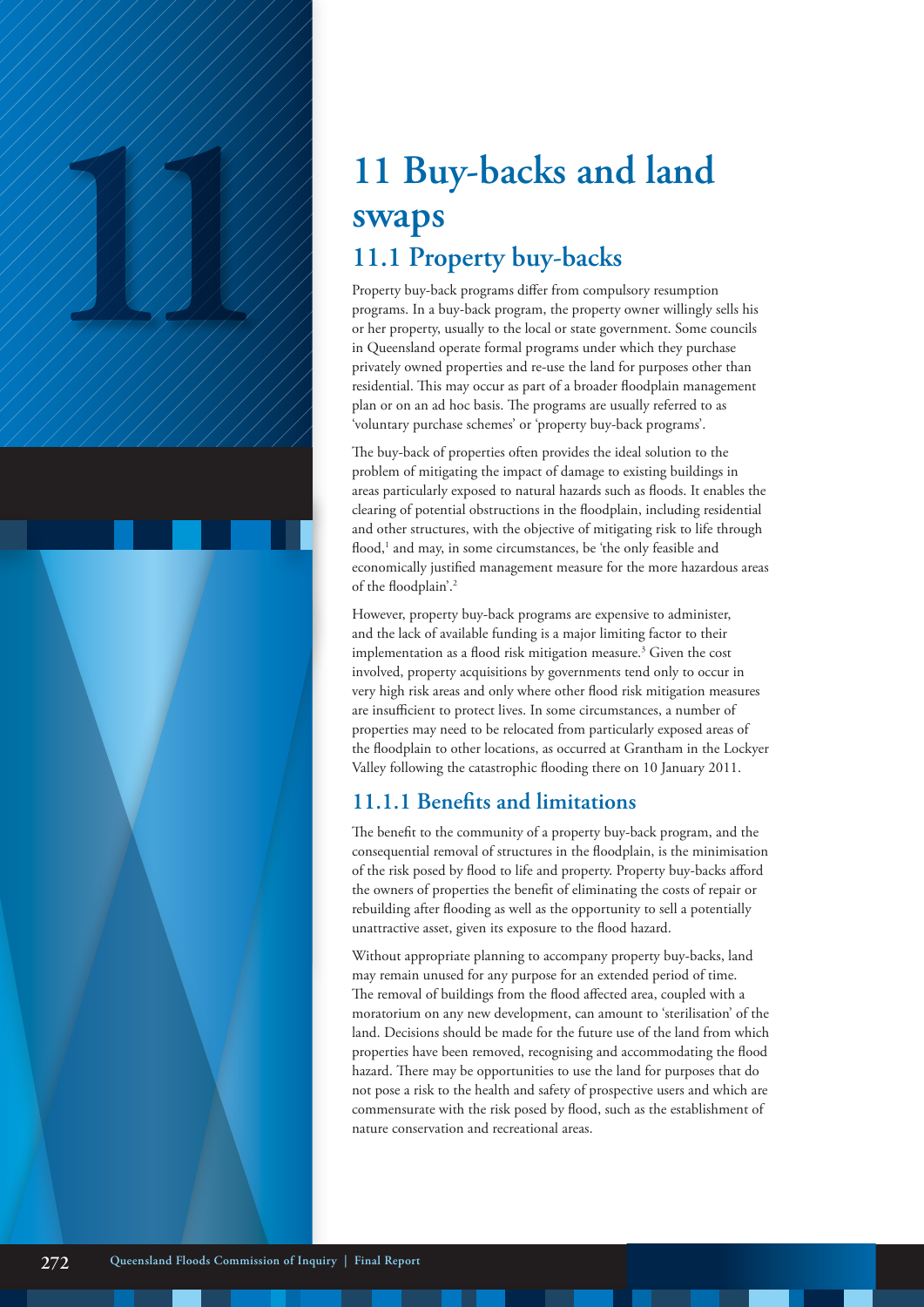### **11.1.2 Current arrangements**

The Queensland Government does not currently operate a state administered buy-back program for properties at a high risk of flooding. In the past, there have been acquisitions of certain properties through joint Commonwealth/ Queensland government schemes, but these have occurred on an ad hoc basis around the state, rather than through a targeted risk reduction program.<sup>4</sup>

Since 2007 the Queensland Government has received five applications for funding for property buy-backs from the Ipswich Rivers Improvement Trust.<sup>5</sup> Each of these proposals sought funding to acquire, through a voluntary purchase scheme, houses in Goodna on the basis that they were highly susceptible to flooding from the nearby Woogaroo Creek. Funding was provided for one of the acquisition projects in the 2008/2009 financial year.<sup>6</sup>

The Natural Disaster Resilience Program provides a possible source of funding for councils wishing to buy back properties in high risk areas. It is a funding program administered in partnership by the Queensland Government (Department of Community Safety) and the Commonwealth Government, and is aimed at improving resilience to natural disasters through mitigation works, measures and related activities.7 Funding for eligible projects usually occurs through equal contributions by the applicant (for example, a council), the Queensland Government and the Commonwealth Government. Exceptions to that funding model are considered by the Queensland Government on a case by case basis.<sup>8</sup> Funding applications must meet specific guidelines and even though an application may be technically eligible, the limited availability of funding (which is approximately \$11 million per year) may mean that it fails.9 Councils are unable to obtain funds directly from the Natural Disaster Resilience Program: it is for the Queensland Government to determine each application's eligibility for funding.10

Some councils in Queensland have introduced strategies to purchase high risk properties so that the land can be used for non-residential purposes (for example, for use as a public park or for drainage easements).<sup>11</sup> However, given the expense of such programs, council buy-back programs have generally only been adopted in larger councils, and even then, only on a small scale.

### **11.1.3 Council buy-back programs**

Following the 1974 Brisbane flood, the Brisbane City Council participated with the Queensland and Commonwealth governments in a jointly funded compulsory and voluntary house purchasing scheme.<sup>12</sup> More recently, and in response to a priority recommendation contained in a 2005 report,<sup>13</sup> the Brisbane City Council has instituted a residential property buy-back scheme: the 'Voluntary Home Purchase Scheme'. As its title suggests, it operates solely on a voluntary basis: selling is at the owner's discretion and there is no forced resumption by the council. Each year the council allocates funding to purchase residential properties that are at risk of frequent flooding. The council identifies eligible houses for the scheme,<sup>14</sup> and prioritises which properties will be purchased based on the predicted frequency and depth of future flooding. The buy-back scheme operates in accordance with four eligibility criteria:

- the property is flooded during a flood with an average recurrence interval of two years
- the property is in a residential zone
- floodwaters inundate the residential dwelling on the property
- there is no other viable infrastructure solution (such as pipes) available to remove the flooding problem.<sup>15</sup>

As at May 2011 there were approximately 525 properties within the Brisbane City Council area that could be adversely affected during a creek flood with an average recurrence interval of two years.<sup>16</sup> The council has approached the owners of some 242 properties to participate in the scheme, which has resulted in acceptance in respect of 55 properties. Those 55 properties were purchased for a total cost of \$24.21 million.<sup>17</sup>

There have been some concerns raised about the criteria applied by the council. The current eligibility criterion that the property be inundated by a flood with an average recurrence interval of two years may be overly restrictive: many properties are ruled as ineligible even though they flood frequently. An independent review panel has acknowledged this limitation and suggested that the council should consider an extension of the scheme to cover less frequent flooding, noting, however, that this would require a 'very substantial increase' in the program's funding.18 The council has previously sought funding from the Queensland and Commonwealth governments to support the scheme, but the funding requests have either been rejected or ignored.19 A councillor raised, by submission to the Commission, the concerns of residents of his ward affected by the 2010/2011 floods about the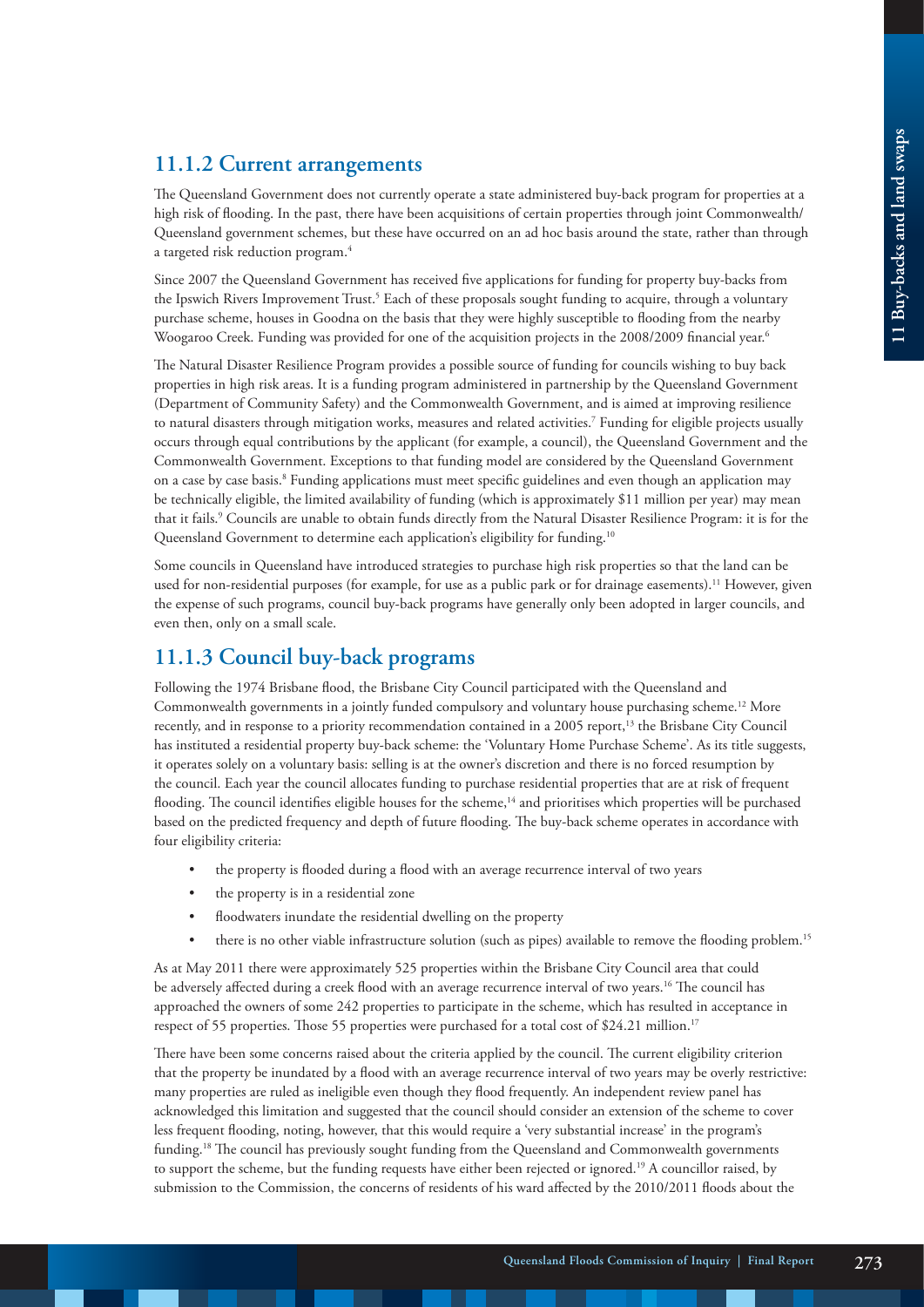Apart from its property buy-back scheme, the council has purchased riverfront land at Tennyson Reach which was substantially inundated in the January 2011 floods. This land had been part of a parcel on which the council had approved a multi-storey residential development, but because of the developer's difficulties in selling the units, compounded by the flooding, the continuation of the development project became economically unviable. As part of the council's agreement to acquire the piece of riverfront land,<sup>22</sup> the property developer has agreed to develop a park on the site for public use.<sup>23</sup>

A 2002 report prepared for the Ipswich City Council suggested that the council, as part of a long-term flood risk prevention strategy, consider the acquisition and removal of properties within the primary flow area of the floodplain.24 The report noted that to acquire all such properties would cost in the order of \$112 million and that the council would require significant external funding to embark on such a program. At the time, the council considered the proposal difficult to implement, for financial reasons. It has suggested in evidence to the Commission that the Queensland and Commonwealth governments should provide increased financial assistance to enable it to acquire high risk land that would be inundated by a flood with an average recurrence interval of 20 years.<sup>25</sup> The council currently estimates that the cost to purchase land at this risk level within its council boundary would be in the order of hundreds of millions of dollars.26 The council's chief executive officer explained, too, that in some instances the problem of inundation in some of the older areas of the city could only be solved by the acquisition of properties and the removal of buildings to create overland flow paths.27

The Bundaberg Regional Council has indicated that it would like to discuss with the Queensland and Commonwealth governments the possibility of a collaborative program to buy back flood prone homes.28 The council has previously had a policy in place under which it has, over time, acquired some properties along drainage lines and created public parklands. Under this arrangement the council provided one third of the funding, with the rest provided by the Queensland and Commonwealth governments in equal measure.29 The council considers this approach to be a cost-effective solution for low-lying properties in the long term, but the financial commitment the council can make to the program requires annual review.30 It has also identified the need to extend future buy-backs to areas susceptible to flood that are outside of the city, but within the council's boundary.31

Residents of the Moreton Bay Regional Council area have been lobbying for a buy-back program, similar to that operated by the Brisbane City Council, to be introduced by their council.32 The council is currently preparing a draft buy-back policy for flood affected properties.33 Development of the policy will entail consideration of issues such as the risk to life and the velocity of rivers in certain areas.<sup>34</sup> It may take some time to finalise.<sup>35</sup>

#### **11.1.4 Future considerations**

Many submissions received by the Commission recognised the financial implications for the various levels of government responsible for administering a buy-back scheme. A number proposed a long-term approach.36 An urban designer recommended a 'flood retreat' program, entailing a 'phased reduction in the number of people, properties and infrastructure assets' exposed to flood risk,<sup>37</sup> as part of a master plan process.<sup>38</sup> This long-term view was echoed by another expert in environmental planning who suggested that freehold land in flood prone areas should revert to the public estate, noting that it would require strong political leadership.39 One Brisbane Valley resident in the Somerset Regional Council area pointed out that it was 'bad economics' to repeatedly rebuild residential and commercial buildings after floods.<sup>40</sup>

A number of local government representatives appearing before the Commission said that property buy-backs were appropriate in certain circumstances, and were being considered by their councils as a flood mitigation option.<sup>41</sup> The Commission notes a uniformity of view, both in the evidence before the Commission and more generally, as to the need for support, including funding, from the Queensland and Commonwealth governments.<sup>42</sup> As discussed, the Natural Disaster Resilience Program presents a potential source of funding for councils but, being a competitive grants program with a defined budget, has limited ability to meet funding applications.

Best practice approaches to floodplain management require that all levels of government take a long-term view of land planning measures (20 to 30 years), $43$  including property buy-backs, in areas that are significantly exposed to flood hazard. Given the voluntary nature of buy-back programs and the fact that in areas particularly susceptible to flood there may be a need to acquire a large number of properties, councils in particular may need to regard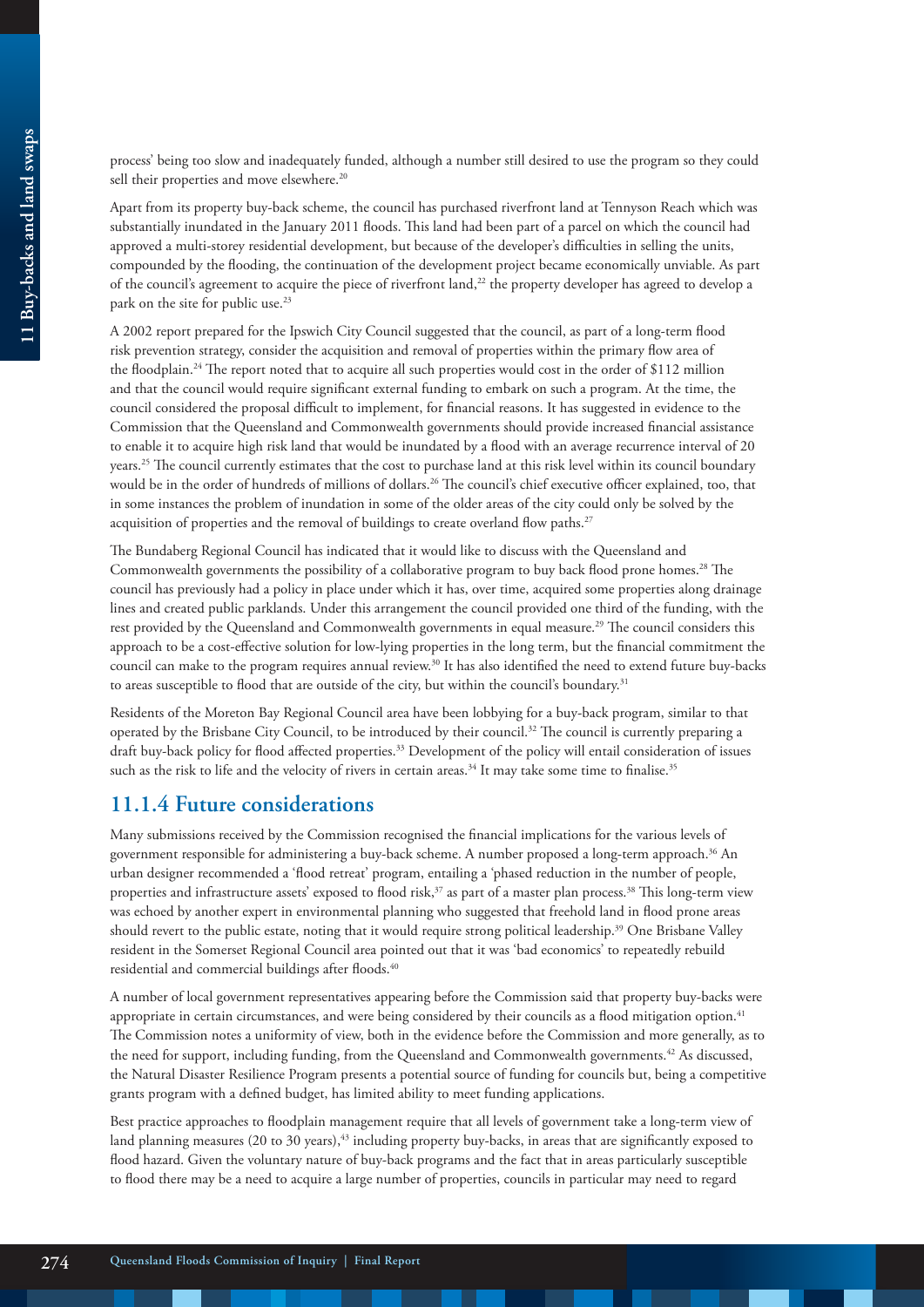buy-backs as part of their longer-term broader floodplain management strategy. A longer-view approach has been adopted by the Gold Coast City Council, which, as part of its sustainable flood management strategy, is reviewing the current buy-back practices of other local authorities. However, the council does not expect to complete its assessment until 2015 and has not confirmed that it will implement a formal buy-back program.<sup>44</sup>

Property buy-back programs can, in some circumstances, provide an effective long-term solution for properties that are particularly exposed to the flood hazard. As noted above, they have been successfully implemented by some councils in areas at serious flood risk. Other councils should consider buy-backs as part of a strategic floodplain management program, obtaining funding, where possible, through the Natural Disaster Resilience Program.

## *Recommendation*

11.1 Councils should consider implementing a property buy-back program in areas that are particularly vulnerable to regular flooding, as part of a broader floodplain management strategy, where possible obtaining funding from the Natural Disaster Resilience Program for this purpose.

# **11.2 Rebuilding Grantham**

In response to the loss of life and property in Grantham caused by the 2010/2011 floods, and particularly the events of 10 January, the Lockyer Valley Regional Council committed to developing a master plan and land swap program for the Grantham area.

To enable it to quickly relocate willing residents to higher ground, the council asked the Premier and Minister for Reconstruction to declare Grantham a reconstruction area under the *Queensland Reconstruction Authority Act 2011*. 45 This declaration was made on 8 April 2011.46 Its effect was to give the Queensland Reconstruction Authority primary responsibility for co-ordinating and managing the rebuilding and recovery of Grantham. To do so, the authority created a new development scheme for the Grantham reconstruction area.



*Grantham house being relocated to higher ground (photo courtesy Lockyer Valley Regional Council)*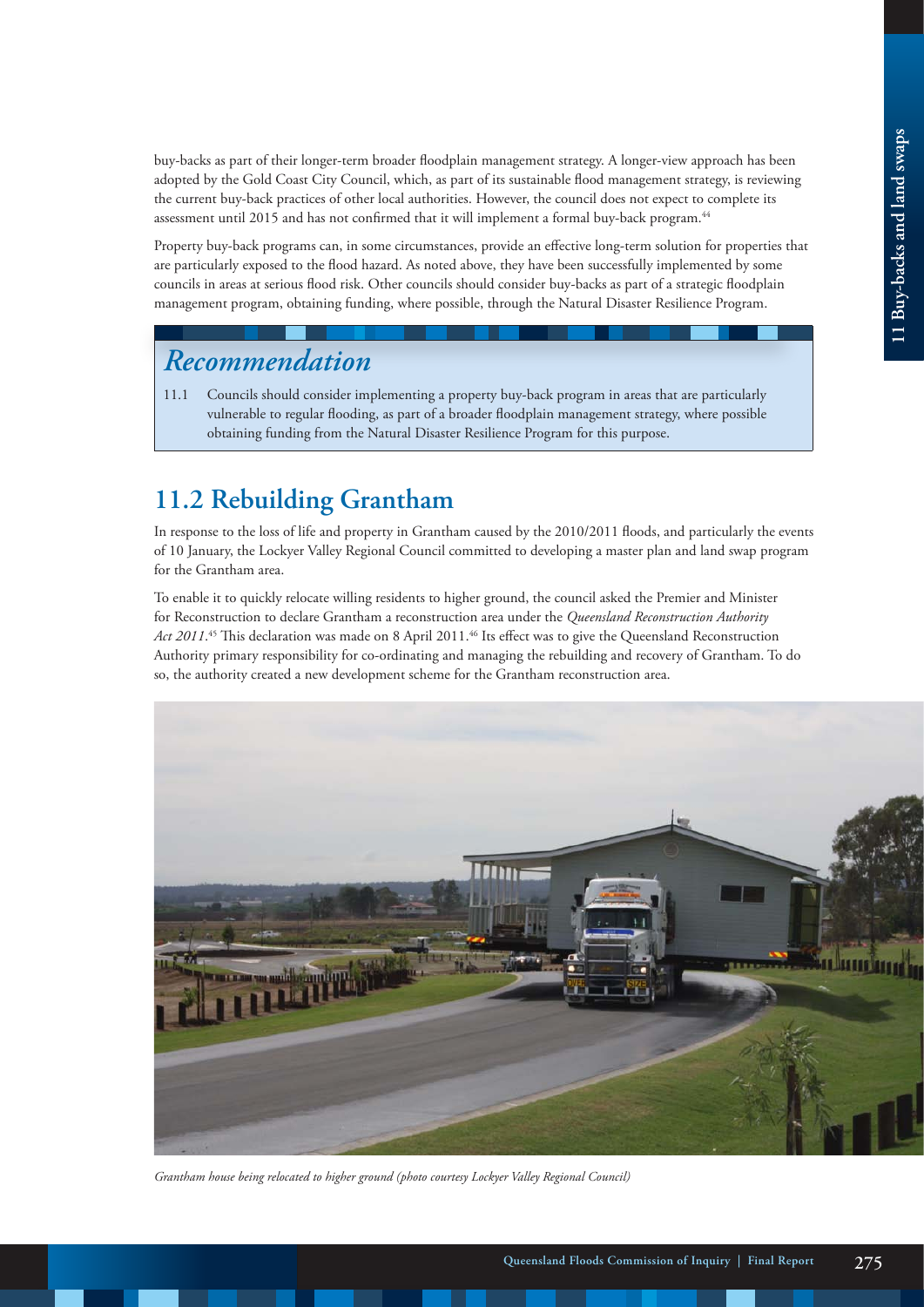## **11.2.1 Land swap program**

In late March 2011, the Lockyer Valley Regional Council entered into a contract to purchase 18 parcels of freehold land, covering an area of approximately 378 hectares, to enable the voluntary relocation of displaced residents.<sup>47</sup> The tract of land is situated directly north of the existing town of Grantham and is elevated above the January 2011 flood levels.<sup>48</sup> Its purchase enabled the council to implement a land swap program.

Broadly speaking, this program allows eligible property owners in the Lockyer Valley towns of Grantham, Helidon, Murphys Creek, Postman's Ridge and Withcott to 'swap' their land for part of the newly purchased council land.<sup>49</sup> The program is governed by the Grantham Relocation Policy.<sup>50</sup> The key features of the policy are that:

- landowners who meet the eligibility criteria participate voluntarily<sup>51</sup>
- the council offers unencumbered residential allotments to eligible landowners at no cost in exchange for their transferring ownership of their land, unencumbered, to council<sup>52</sup>
- blocks of comparable size are offered, up to 10 000 square metres; if a landowner elects to take a smaller block than his or her existing one, no compensation is paid for the difference<sup>53</sup>
- landowners are responsible for meeting the cost of building their homes on the new blocks<sup>54</sup>
- the process is a staged one: initial stages accommodate affected members of the community while later stages allow other lots to be developed and sold to provide revenue to council to help offset the cost of the land offer program<sup>55</sup>
- the timeframes are short, so that allotments were able to be allocated to eligible landowners in July 2011, with the land offer program expected to terminate on 1 July 2012.<sup>56</sup>

The Lockyer Valley Regional Council's land swap program is a unique use of a planning measure to guard against the repetition of a disaster. Like a buy-back scheme, it facilitates the relocation of uses and people away from high flood hazard land. However, unlike a buy-back scheme, it also enables the collective relocation of a community, which carries social benefits as well as achieving floodplain management goals.

## **11.2.2 Grantham Development Scheme**

Commencing in February 2011, the council began extensive community consultations to inform its master planning exercise for the Grantham area.57 The master plan formed the basis of the development scheme prepared by the Queensland Reconstruction Authority for the Grantham reconstruction area.<sup>58</sup>

The development scheme was given effect on 4 August 2011.59 The pace at which the scheme was developed and delivered was one of its advantages.<sup>60</sup> In making the Grantham Development Scheme, the authority engaged in similar processes to those that apply to making a planning scheme under the *Sustainable Planning Act 2009* (for example consulting state agencies and giving public notification of the proposed scheme), but it completed these tasks within significantly condensed timeframes.<sup>61</sup>

Grantham previously fell within the scope of the Gatton Planning Scheme, but that scheme's operation is now suspended for the Grantham reconstruction area, except for any provision expressly referred to in the Grantham Development Scheme.<sup>62</sup> The Lockyer Valley Regional Council is responsible for administering the development scheme and determining any application lodged under it.

The development scheme was created primarily to expedite the rebuilding required within the Grantham reconstruction area.63 The scheme achieves this by regulating development so as to encourage the relocation of residents participating in the council's land swap program to higher ground and meet many of the other reconstruction needs of the community, such as rebuilding of the main street, within two years.<sup>64</sup> For example, under the Grantham Development Scheme, the following are exempt development, not requiring any approvals:

- reconfiguring a lot within the residential living zone, provided the lot complies with the Residential Living Zone Code, is owned by council and accords with the lot layout master plan determined by council<sup>65</sup>
- a house in the residential living zone if it accords with the Residential Living Zone Code.<sup>66</sup>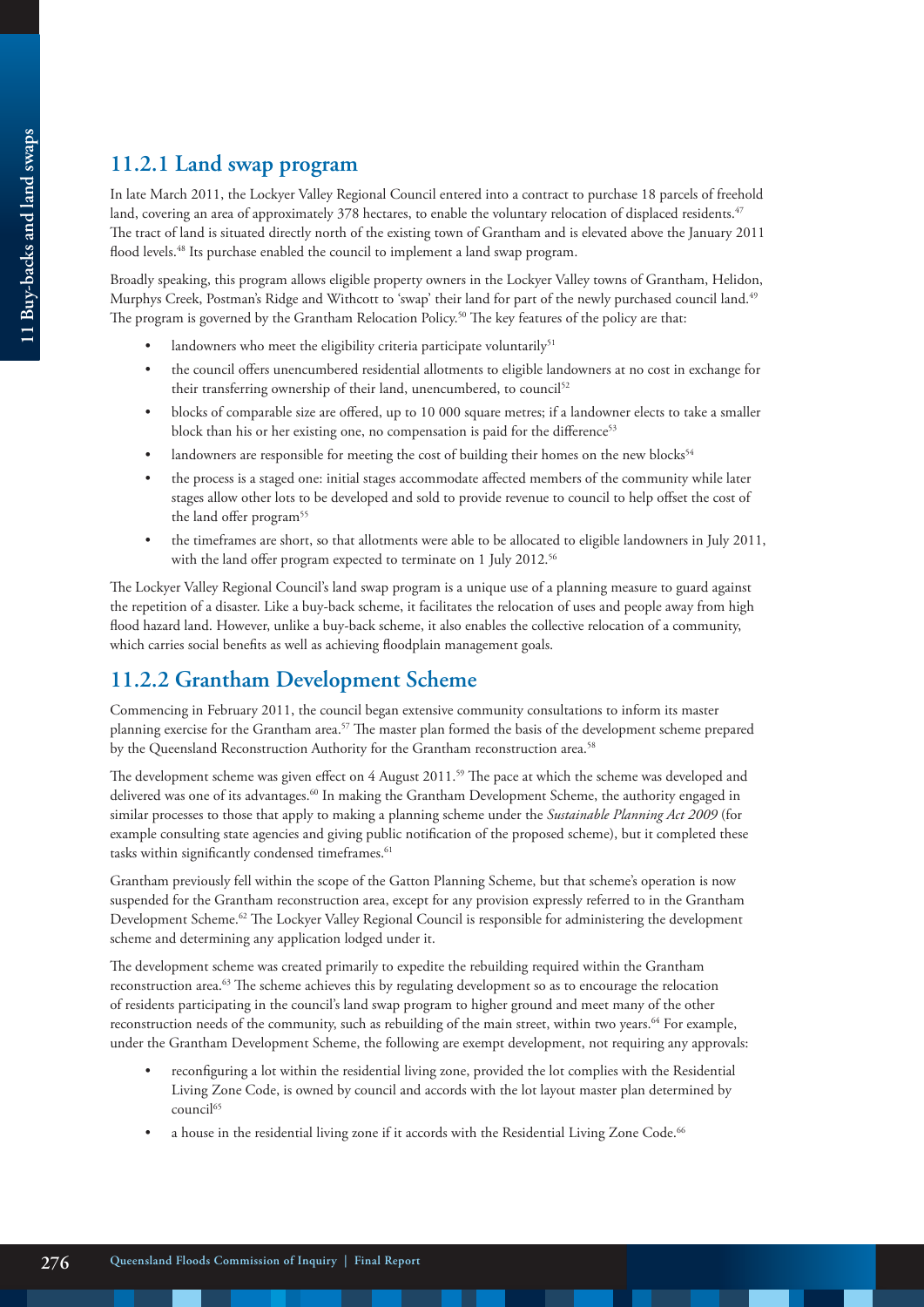(The Residential Living Zone Code merely specifies minimum lot frontages and areas, and for buildings and structures, maximum heights and minimum setbacks.)<sup>67</sup>

The flood-devastated area of Grantham is designated 'Limited Development (Constrained Land)' under the Grantham Development Scheme.68 This designation allows residents who want to rebuild on the land they owned on 10 January 2011 to do so, provided the habitable flood level is 300 millimetres above the defined flood level.<sup>69</sup> However, any new residential development in the area significantly affected by the flash flooding of 10 January 2011 is discouraged:

- The purpose of the zone is expressed as identifying land known to be significantly affected by one or more development constraints, such as flooding, which severely restrict the land's ability to be developed for residential purposes.<sup>70</sup>
- No new subdivision of lots is intended in the zone, while amalgamation of lots is encouraged so that existing lots can be aggregated for agricultural uses.<sup>71</sup>
- The table of assessment provides that any new residential development will be impact assessable.<sup>72</sup>

The Grantham Development Scheme is the first planning instrument in Queensland to apply the Queensland Planning Provisions (version 2.0), created under the *Sustainable Planning Act 2009*. 73 This will ease the incorporation of the Grantham Development Scheme into any future *Sustainable Planning Act* compliant planning scheme for the Lockyer Valley area.74 Until such a scheme for the Lockyer Valley is given effect, the Grantham Development Scheme will continue to apply to the Grantham area.<sup>75</sup>

In making the Grantham Development Scheme, the Queensland Reconstruction Authority was required to consider State Planning Policy 1/03: *Mitigating the Adverse Impacts of Flood, Bushfire and Landslide*, but was not bound to comply with it.76 The authority's general manager of land use planning is of the view that the development scheme reflects State Planning Policy 1/03 in principle;<sup>77</sup> the Commission agrees. The primary way in which the development scheme deals with flooding is by reference to the extent of the 10 January 2011 flooding, for example:

- residential zones are located outside the area affected by the 10 January 2011 flood
- the scheme incorporates a defined flood level and provides that this level is as determined by the Lockyer Valley Regional Council having regard to the flooding on 10 January 2011.78

Given these aspects, the Commission views the Grantham Development Scheme as an appropriate instrument to direct and regulate the development of the Grantham reconstruction area until such time as the new Lockyer Valley Planning Scheme and the Lockyer Valley Regional Council's floodplain management study are completed. (In forming this view, the Commission has taken into account the evidence of the council officer responsible for overseeing the redevelopment of Grantham that the development scheme may require some modification to clarify and streamline its provisions over the long term.79)

#### **11.2.3 Suitability of the Grantham response for other areas**

The Lockyer Valley Regional Council's land swap program, coupled with the Queensland Reconstruction Authority's development scheme, is a timely and effective floodplain management response to the unique circumstances of Grantham.

Whether other councils are able to implement a land swap program similar to the Lockyer Valley Regional Council's program, in isolation or together with zoning controls, and whether it would be appropriate for them to do so, will depend on the circumstances they face. Relevant matters include views of the community, the availability of close, undeveloped and unconstrained land, council's financial resources and whether floodplain management principles justify restricting development of the land within the floodplain.

The success of the Grantham project, however, provides a template for a response to floodplain management which other councils in similar circumstances may wish to adopt.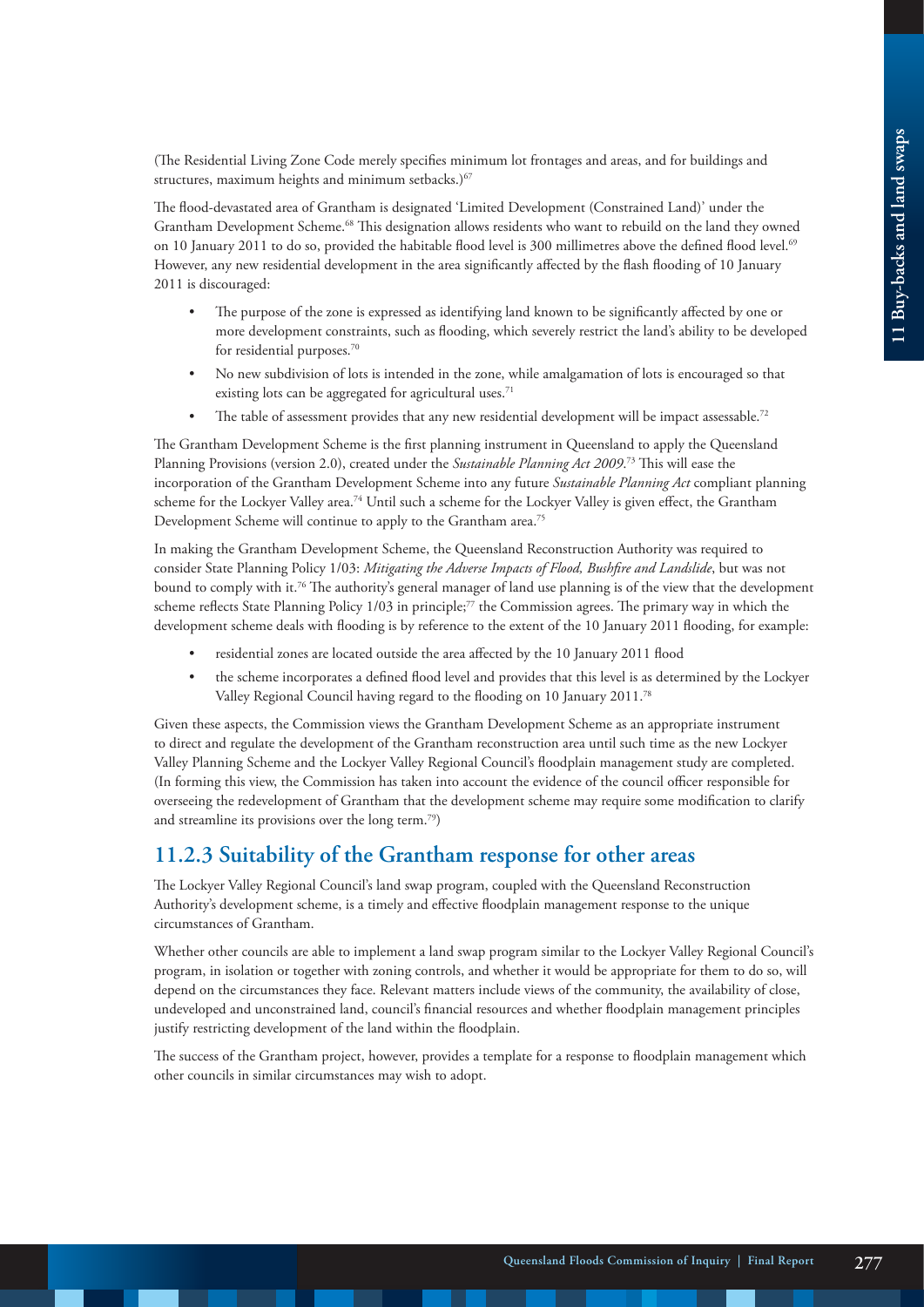# **(Endnotes)**

- 1 Smith, DI, Handmer, JW, McKay, JM, Switzer, MAD & Williams, BJ 1995, Non-structural Measures for Flood Mitigation—Current Adoption in Urban Areas, Volume 1, Report to the National Landcare Programme, CRES, ANU, Canberra [p39].
- 2 Exhibit 1007, Standing Committee on Agriculture and Resource Management (SCARM), Floodplain management in Australia: best practice principles and guidelines, SCARM Report 73, 2000 [p7: para: 2.3.2.1].
- 3 Financial considerations associated with property buy-backs, such as the benefit-cost ratio, have not been canvassed by the Commission. Other publications deal with this matter in some detail; see, for example, Department of Transport and Regional Services, Benefits of flood mitigation in Australia, 2002.
- For example, in 2002/2003 under its regional flood mitigation program the Commonwealth Government provided \$250 000 financial assistance to (then) Thuringowa City Council to acquire six flood prone properties which did not meet council's flood related development controls and which were subject to inundation and damage.
- 5 A river improvement trust is a statutory authority that has, as one of its functions, the prevention or mitigation of flooding of land by riverine flood. Applications for funding were made under the Natural Disaster Resilience Program and its predecessor, the Natural Disaster Mitigation Program.
- 6 Correspondence from the Queensland Government, Natural Disaster Resilience Program funding and property buy-backs, 2 December 2011 [p8].
- Exhibit 500, Natural disaster program partnership agreement implementation plans, Covering letter  $[p1]$ .
- 8 Exhibit 534, Statement of Gary Mahon, 7 September 2011 [p24: para 118].
- 9 Correspondence from the Queensland Government, Request for further information: Natural Disaster Resilience Program and property buy-backs, 6 January 2012 [p1-2].
- 10 Exhibit 500, Natural disaster program partnership agreement implementation plans, Covering letter [p2].
- 11 For example, this is a feature of the scheme operated by Brisbane City Council.
- 12 Lord Mayor's Taskforce on suburban flooding: Strategies to reduce the effect of significant rain events on areas of Brisbane prone to flooding, 2005 [p9].
- 13 Lord Mayor's Taskforce on suburban flooding: Strategies to reduce the effect of significant rain events on areas of Brisbane prone to flooding, 2005.
- 14 Transcript, Rory Kelly, 3 October 2011, Brisbane [p3523, line 53].
- 15 Submission of Brisbane City Council, 11 March 2011, Attachment 4: Be FloodWise Fact Sheet – Voluntary Home Purchase Scheme.
- 16 Arnison, P, Gotterson, R, Apelt, C, 2011, Independent Review of Brisbane City Council's Response to the January 2011 Flood [p59].
- 17 Exhibit 946, Statement of Julie McLellan, 4 November 2011 [p36: para 149].
- 18 Arnison, P, Gotterson, R, Apelt, C, 2011, Independent Review of Brisbane City Council's Response to the January 2011 Flood [p59].
- 19 Submission of Brisbane City Council, 11 March 2011, Appendix 5 [p8].
- 20 Submission of Councillor Steve Griffiths, undated  $[p9]$ .
- 21 Exhibit 739, Statement of Brett Draffen, 26 September 2011 [p15: para 103-106].
- 22 Transcript, Colin Jensen, 10 November 2011, Brisbane [p4915: line 10].
- 23 Exhibit 955, Statement of Colin Jensen, 20 October 2011 [p3: para 1.9].
- 24 Exhibit 855, Ipswich City Council Natural Disaster Risk Management Studies Program, Stage 3: Risk Evaluation and Treatment, August 2002 [p35: para: 3.2.2].
- 25 Exhibit 912, Statement of John Stephen Adams, 25 October 2011 [p9: para 20].
- 26 Exhibit 912, Statement of John Stephen Adams, 25 October 2011 [p9: para 22].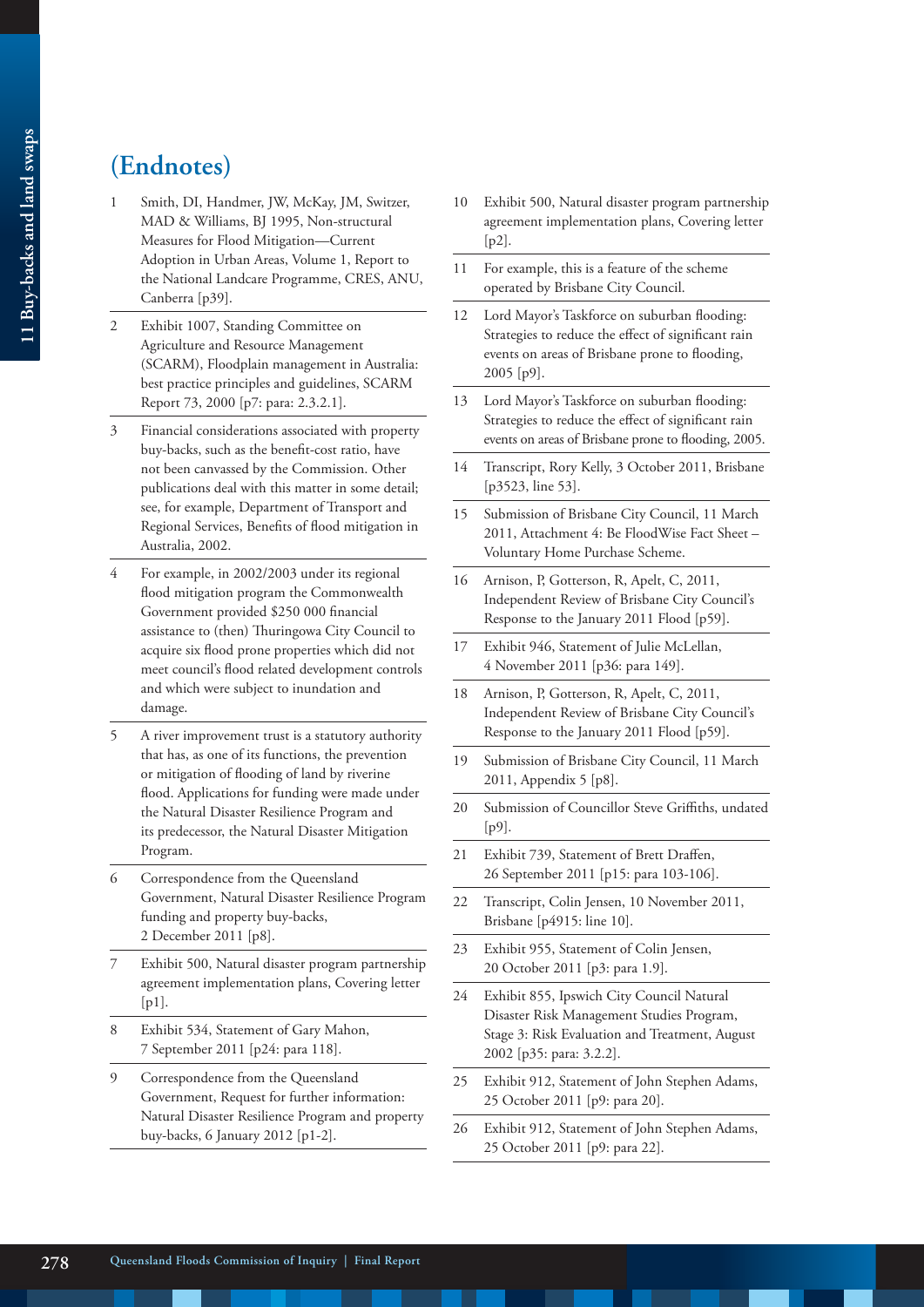- 27 Transcript, Carl Wulff, 19 October 2011, Ipswich [p4195: line 20-29]; Exhibit 853, Statement of Carl Wulff, 2 September 2011 [p19: para 111- 112].
- 28 Transcript, Peter Byrne, 11 October 2011, Bundaberg [p3906: line 16].
- 29 Transcript, Peter Byrne, 11 October 2011, Bundaberg [p3906: line 20].
- 30 Transcript, Peter Byrne, 11 October 2011, Bundaberg [p3906: line 29].
- 31 Exhibit 764, Submission of the Bundaberg Regional Council, 18 March 2011 [p14: para 13].
- 32 Submission of Wyatt Roy MP, March 2011 [p4: para 5].
- 33 Transcript, John Rauber, 26 September 2011, Brisbane [p3148: line 16; p3148: line 21].
- 34 Transcript, John Rauber, 26 September 2011, Brisbane [p3148: line 26].
- 35 Transcript, John Rauber, 26 September 2011, Brisbane [p3148: line 33].
- 36 Submission of Gretchen Young, 24 April 2011 [p2]; Submission of Dennis Sharkey, 12 February 2011 [p4]; Submission of Chas Keys, undated [p1, 9].
- 37 Submission of Roy Barrett, March 2011 [p3: para 4(2)].
- 38 Submission of Roy Barrett, March 2011 [p9].
- 39 Submission of Darryl Low Choy, 30 March 2011 [ $p4$ ].
- 40 Submission of Fred Williams, 23 February 2011 [p2].
- 41 Transcript, Peter Byrne, 11 October 2011, Bundaberg [p3906: line 20]; Transcript, Carl Wulff, 19 October 2011, Brisbane [p4195: line 25]; Transcript, John Rauber, 26 September 2011, Brisbane [p3148: line 16].
- 42 Transcript, Peter Byrne, 11 October 2011, Bundaberg [p3906: line 16]; Exhibit 912, Statement of John Stephen Adams, 25 October 2011 [p9: para 20]; Arnison, P, Gotterson, R, Apelt, C, 2011, Independent Review of Brisbane City Council's Response to the January 2011 Flood [p59]; Submission of Wyatt Roy MP, March 2011 [p5]; Brisbane Lord Mayor's Budget Speech, 8 June 2011 [p10]; Submission of the

Local Government Association of Queensland, 7 April 2011 [p5: para 2.18].

- 43 Exhibit 1007, Standing Committee on Agriculture and Resource Management (SCARM), Floodplain management in Australia: best practice principles and guidelines, SCARM Report 73, 2000 [p3: para 1.4].
- 44 Second submission of the Gold Coast City Council, undated [p31].
- 45 Exhibit 538, Statement of Brendan Nelson, 15 September 2011 [p3: para 14].
- 46 Exhibit 538, Statement of Brendan Nelson, 15 September 2011 [p4: para 26].
- 47 Exhibit 538, Statement of Brendan Nelson, 15 September 2011 [p3: para 15].
- 48 Exhibit 602, Grantham Relocation Policy, 11 May 2011 [p2].
- 49 Transcript, Jamie Simmonds, 22 September 2011, Brisbane [p3055: line 58]; Exhibit 601, Statement of Jamie Simmonds, 18 September 2011 [p1: para 1].
- 50 Transcript, Jamie Simmonds, 22 September 2011, Brisbane [p3055: line 55]; Exhibit 601, Statement of Jamie Simmonds, 18 September 2011 [p3: para 12]; Exhibit 602, Grantham Relocation Policy, 11 May 2011.
- 51 Exhibit 602, Grantham Relocation Policy, 11 May 2011 [p2: para 1.2.4; p4: para 1.2.6, 1.2.7].
- 52 Transcript, Jamie Simmonds, 22 September 2011, Brisbane [p3056: line 41; page 3057: line 1]; Exhibit 602, Grantham Relocation Policy, 11 May 2011 [p5: para 1.2.9; p7: para 1.2.17].
- 53 Transcript, Jamie Simmonds, 22 September 2011, Brisbane [p3056: line 44]; Exhibit 602, Grantham Relocation Policy, 11 May 2011 [p5: table 1; p7: para 1.2.13].
- 54 Transcript, Jamie Simmonds, 22 September 2011, Brisbane [p3056: line 52].
- 55 Exhibit 602, Grantham Relocation Policy, 11 May 2011 [p4: para 1.2.1].
- 56 Exhibit 602, Grantham Relocation Policy, 11 May 2011 [p10: table 2].
- 57 Exhibit 538, Statement of Brendan Nelson, 15 September 2011 [p2: para 5 – p3 para 13; p 13: para 65].
- 58 Exhibit 538, Statement of Brendan Nelson, 15 September 2011 [p5: para 30]; Exhibit 601,